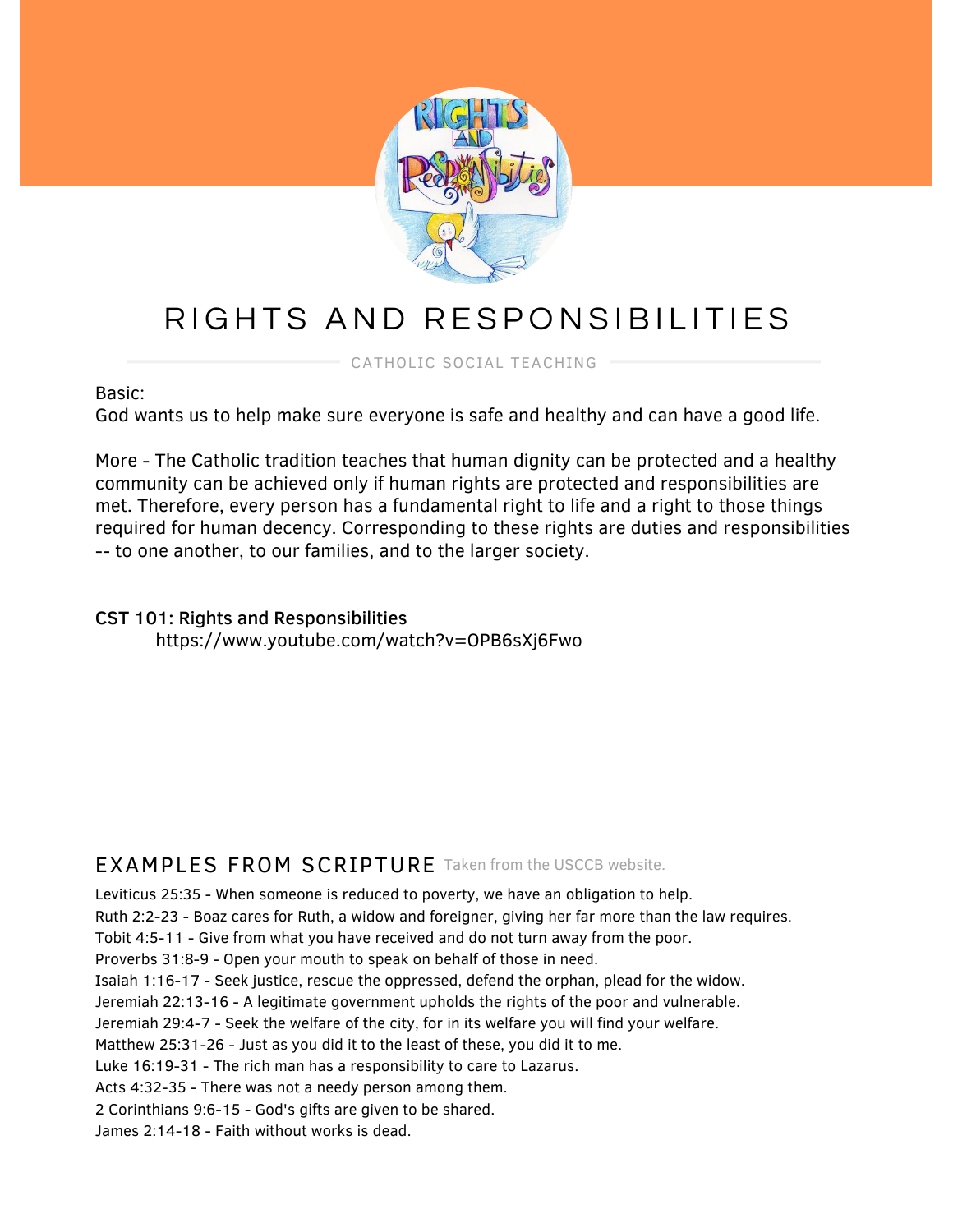

## RIGHTS AND RESPONSIBILITIES

PRAYER SERVICE

#### SET UP

- Place this weeks picture in your prayer area
- Light a candle
- Have Bible open to Genesis 1:26-27

#### GATHER

*Gather around your prepared prayer space. Take a minute to quite the noise around you and turn your focus towards God.*

Leader: In the name of the Father, and of the Son, and of the Holy Spirit. Amen.

Opening Song: Open My Eyes Lord

Open my eyes, Lord. Help me to see your face. Open my eyes, Lord. Help me to see.

Open my ears, Lord. Help me to hear your voice. Open my ears, Lord. Help me to hear.

Open my heart, Lord. Help me to love like you. Open my heart, Lord. Help me to love.

I live within you. Deep in your heart, O Love. I live within you. Rest now in me.

### LISTEN *Now take time to listen to God speaking to you through Scripture.*

#### Reader 1: A reading from the Gospel of Luke

There was a rich man who dressed in purple garments and fine linen and dined sumptuously each day. And lying at his door was a poor man named Lazarus, covered with sores, who would gladly have eaten his fill of the scrapes that fell from the rich man's table. Dogs even used to come and lick his sores. When the poor man died, he was carried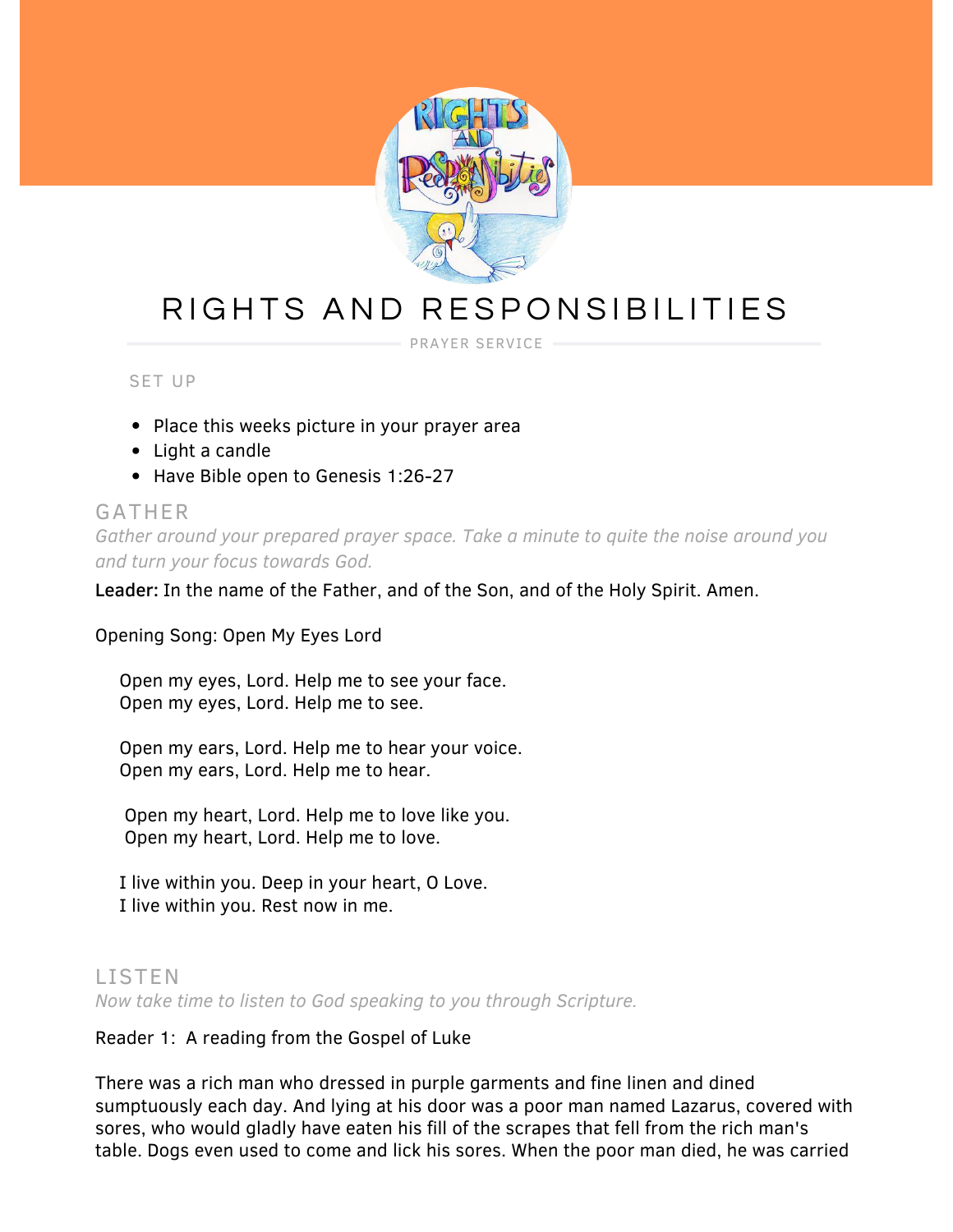away by angels to the bosom of Abraham. The rich man also died and was buried, and from the netherworld, where he was in torment, he raised his eyes and saw Abraham far off and Lazarus at his side.

And he cried out, 'Father Abraham, have pity on me. Send Lazarus to dip the tip of his finger in water and cool my tongue, for I am suffering torment in these flames.'

Abraham replied, 'My child, remember that you received what was good during your lifetime while Lazarus likewise received what was bad; but now he is comforted here, whereas you are tormented. Moreover, between us and you a great chasm is established to prevent anyone from crossing who might wish to go from our side to yours or from your side to ours.'

He said, 'Then I beg you, father, send him to my father's house, for I have five brothers, so that he may warn them, lest they too come to this place of torment.'

But Abraham relied, 'They have Moses and the prophets. Let them listen to them.'

He said, 'Oh no, father Abraham, but if someone from the dead goes to them, they will repent.'

Then Abraham said, 'If they will not listen to Moses and the prophets, neither will they be persuaded if someone should rise from the dead.'

The Word of the Lord, ALL: Thanks be to God.

### SHARE

*Pick a couple questions to talk about for a few minutes. If you get stuck on a question, just move on to a different one.*

- Do you find yourself connecting more with Lazarus or the rich man? Why?  $\bullet$
- What rights of Lazarus were being violated?  $\bullet$ 
	- $\bullet$ Lazarus had the right to...
- How could the rich man have been an advocate for Lazarus?
- Where do you see or hear about rights being violated in your community or  $\bullet$ around the world?
- Who's responsibility is it to ensure those rights are protected or fulfilled?
- How might God be inviting you to advocate to protect the rights you feel most passionate about, and ensure that corresponding duties are fulfilled?

LISTEN *In light of the conversation you just had, read through the reading from Genesis again.*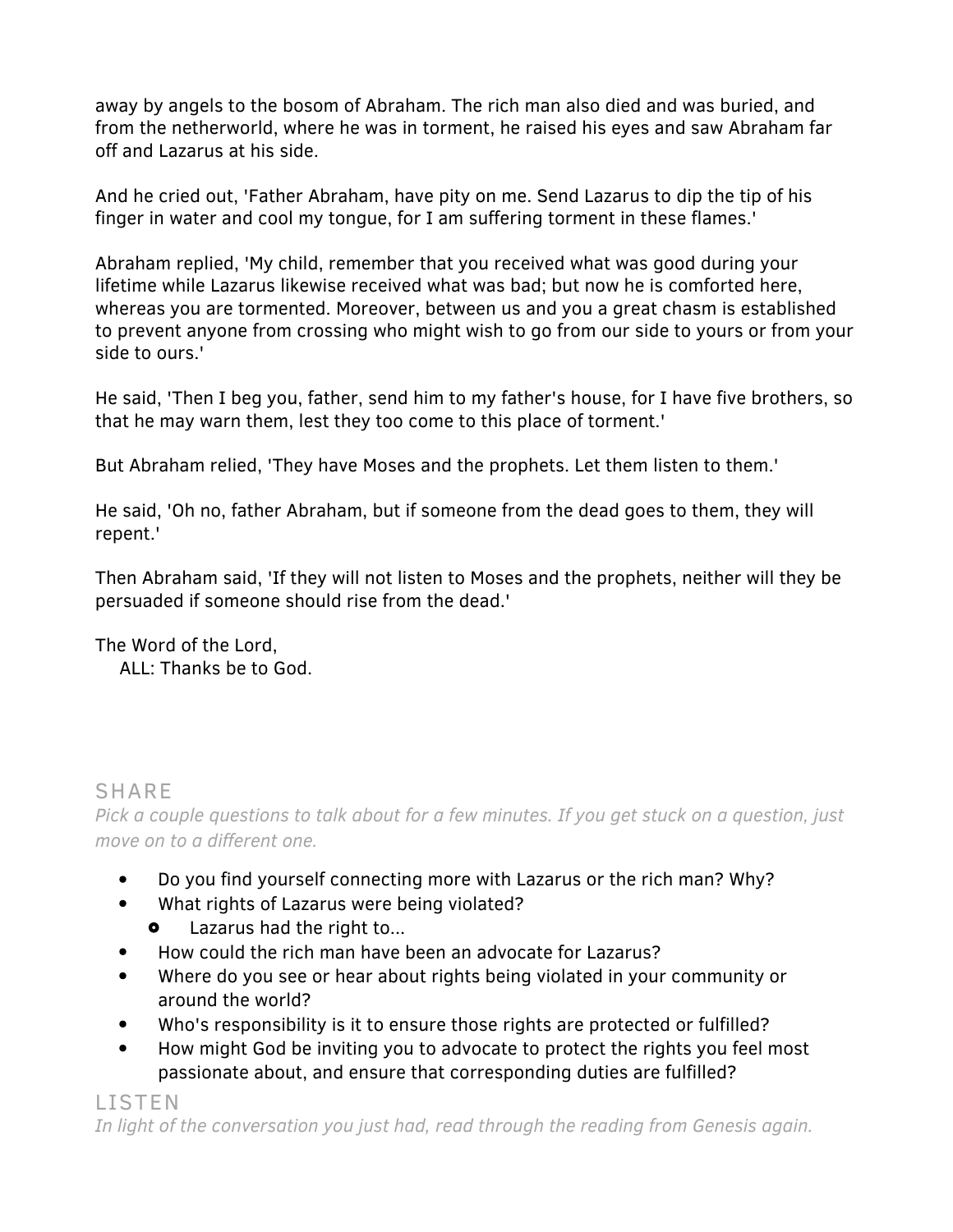#### Reader 2: A reading from the Gospel of Luke

There was a rich man who dressed in purple garments and fine linen and dined sumptuously each day. And lying at his door was a poor man named Lazarus, covered with sores, who would gladly have eaten his fill of the scrapes that fell from the rich man's table. Dogs even used to come and lick his sores. When the poor man died, he was carried away by angels to the bosom of Abraham. The rich man also died and was buried, and from the netherworld, where he was in torment, he raised his eyes and saw Abraham far off and Lazarus at his side.

And he cried out, 'Father Abraham, have pity on me. Send Lazarus to dip the tip of his finger in water and cool my tongue, for I am suffering torment in these flames.'

Abraham replied, 'My child, remember that you received what was good during your lifetime while Lazarus likewise received what was bad; but now he is comforted here, whereas you are tormented. Moreover, between us and you a great chasm is established to prevent anyone from crossing who might wish to go from our side to yours or from your side to ours.'

He said, 'Then I beg you, father, send him to my father's house, for I have five brothers, so that he may warn them, lest they too come to this place of torment.'

But Abraham relied, 'They have Moses and the prophets. Let them listen to them.'

He said, 'Oh no, father Abraham, but if someone from the dead goes to them, they will repent.'

Then Abraham said, 'If they will not listen to Moses and the prophets, neither will they be persuaded if someone should rise from the dead.'

The Word of the Lord,

ALL: Thanks be to God.

## RESPOND *Now that we have listened to God speaking to us, how are we going to respond to His message?*

Sometimes we can be like the rich man and take our rights for granted. Many of us are blessed with rights that others may not have access too, such as food, clean water, clothing, and so such.

Find something that represents a right you are blessed to enjoy and place it in your prayer space. Every time you see that item throughout the week, say a short prayer of thanksgiving and a prayer for those who do not have access to their basic rights.